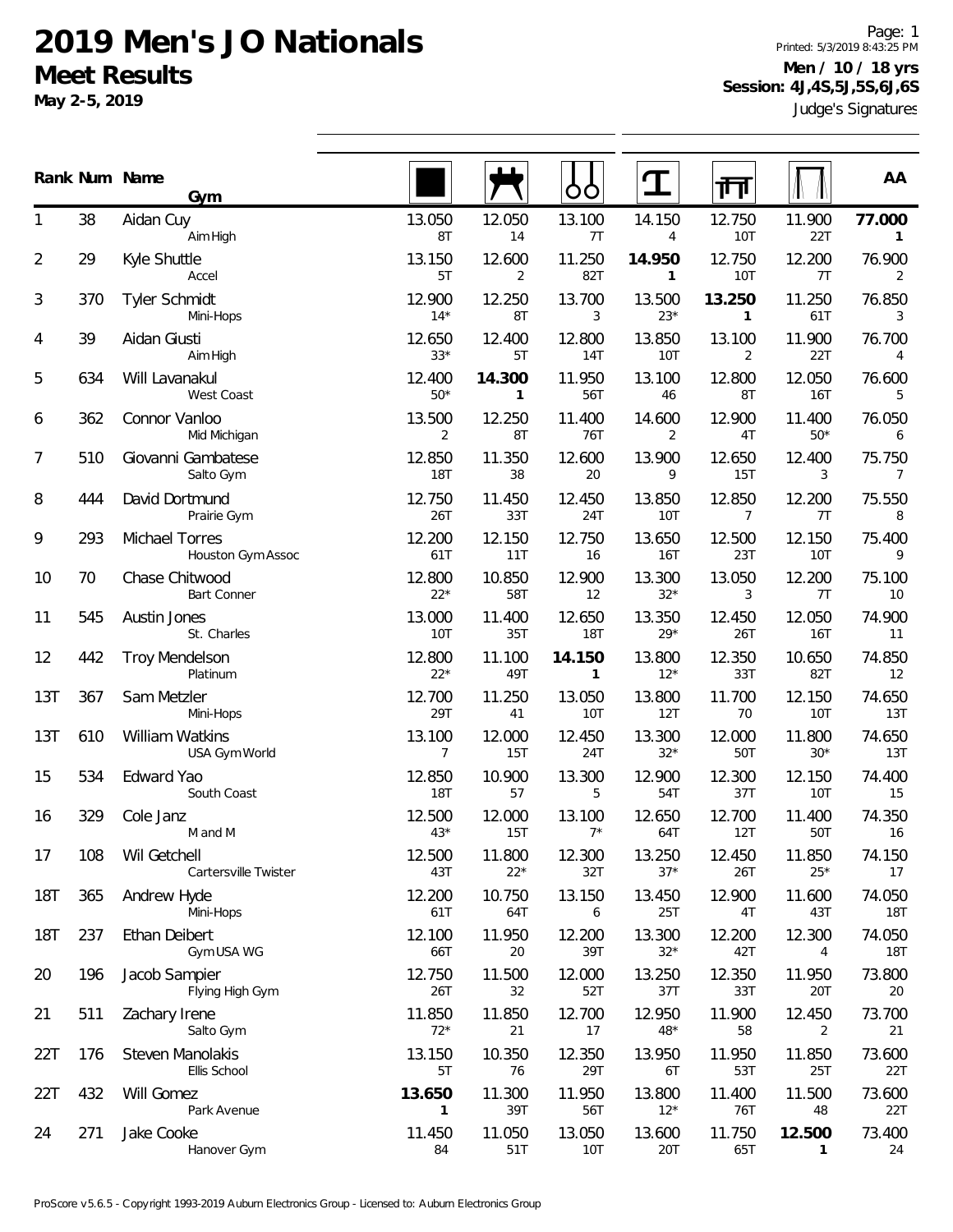**May 2-5, 2019**

Page: 2 Printed: 5/3/2019 8:43:25 PM **Men / 10 / 18 yrs Session: 4J,4S,5J,5S,6J,6S**

|     |     | Rank Num Name<br>Gym                    |                          |                 | ŌÒ              | T               | गा              |                 | AA            |
|-----|-----|-----------------------------------------|--------------------------|-----------------|-----------------|-----------------|-----------------|-----------------|---------------|
| 25  | 72  | Zachary Nelson<br><b>Bart Conner</b>    | 12.600<br>36T            | 12.350<br>7     | 12.850<br>13    | 12.350<br>$72*$ | 12.600<br>19T   | 10.600<br>84T   | 73.350<br>25  |
| 26  | 508 | Logan Ciocarelli<br>Salto Gym           | 12.800<br>22T            | 10.800<br>61T   | 12.250<br>35T   | 13.550<br>22    | 12.100<br>47    | 11.800<br>$30*$ | 73.300<br>26  |
| 27T | 25  | <b>Brandon Garcia</b><br>Accel          | 12.850<br>18T            | 10.550<br>67T   | 11.550<br>68    | 13.650<br>16T   | 12.450<br>26T   | 12.100<br>$14*$ | 73.150<br>27T |
| 27T | 292 | Devin Ryman<br>Houston Gym Assoc        | 12.600<br>36T            | 12.000<br>$15*$ | 12.450<br>24T   | 13.600<br>20T   | 10.900<br>86    | 11.600<br>43T   | 73.150<br>27T |
| 29  | 661 | Colin Kinsella<br>eNeRGy                | 12.400<br>$50*$          | 11.400<br>35T   | 11.700<br>65    | 13.150<br>42T   | 12.650<br>$15*$ | 11.800<br>$30*$ | 73.100<br>29  |
| 30  | 550 | Connor McCool<br>St. Louis              | 13.250<br>4              | 11.100<br>49T   | 11.500<br>69T   | 14.100<br>5     | 11.600<br>72T   | 11.400<br>50T   | 72.950<br>30  |
| 31  | 379 | Joseph Carlin<br>Nebraska School        | 12.700<br>29T            | 11.750<br>25T   | 11.650<br>66    | 13.350<br>$29*$ | 12.300<br>37T   | 11.150<br>68    | 72.900<br>31  |
| 32T | 227 | Zach Ziolkowski<br>Gym Michiana         | 12.950<br>13             | 9.800<br>86T    | 12.050<br>$48*$ | 13.300<br>32T   | 12.400<br>30T   | 12.250<br>5T    | 72.750<br>32T |
| 32T | 14  | Connor Thomas<br>5280 Gym               | 12.750<br>26T            | 10.750<br>64T   | 12.550<br>21T   | 13.050<br>47    | 12.300<br>37T   | 11.350<br>55T   | 72.750<br>32T |
| 32T | 578 | Ethan Kidman<br>Texas Dreams            | 12.400<br>50T            | 12.100<br>13    | 12.000<br>52T   | 12.500<br>$68*$ | 12.650<br>$15*$ | 11.100<br>69T   | 72.750<br>32T |
| 35  | 244 | Dominic Ramalho<br>Gym Village          | 13.000<br><b>10T</b>     | 11.700<br>28T   | 10.800<br>89    | 13.450<br>25T   | 12.350<br>33T   | 11.200<br>64T   | 72.500<br>35  |
| 36  | 389 | Max Perkins<br>New England Acad         | 12.900<br>$14*$          | 11.200<br>42T   | 11.500<br>$69*$ | 12.150<br>80T   | 12.550<br>21T   | 12.150<br>10T   | 72.450<br>36  |
| 37  | 312 | Philip Downs<br>International OH        | 12.900<br>14T            | 10.600<br>66    | 12.300<br>32T   | 13.950<br>6T    | 11.850<br>59T   | 10.800<br>79    | 72.400<br>37  |
| 38  | 26  | Jonas Ilao<br>Accel                     | 12.500<br>$43*$          | 11.800<br>22T   | 11.500<br>69T   | 12.150<br>80T   | 12.600<br>19T   | 11.800<br>30T   | 72.350<br>38  |
| 39T | 603 | Rohan Kansagra<br>US Gym II NJ          | 12.400<br>$50*$          | 10.300<br>77T   | 12.250<br>35T   | 12.900<br>54T   | 12.500<br>23T   | 11.850<br>25T   | 72.200<br>39T |
| 39T | 373 | Cole Maher<br>Montgomery County         | 12.850<br><b>18T</b>     | 11.000<br>54T   | 12.050<br>48T   | 13.300<br>$32*$ | 11.600<br>72T   | 11.400<br>$50*$ | 72.200<br>39T |
| 39T | 563 | Will Garbarini<br><b>Surgents Elite</b> | 12.500<br>43T            | 11.550<br>31    | 11.950<br>56T   | 12.300<br>$75*$ | 11.950<br>53T   | 11.950<br>20T   | 72.200<br>39T |
| 42  | 213 | Tyler Brennan<br>Go For It USA          | 13.400<br>$\overline{3}$ | 11.750<br>25T   | 12.100<br>44T   | 12.350<br>$72*$ | 11.950<br>53T   | 10.550<br>86    | 72.100<br>42  |
| 43  | 503 | <b>Weston Applegate</b><br><b>SIGS</b>  | 12.500<br>43T            | 12.000<br>$15*$ | 12.150<br>42T   | 12.150<br>80T   | 12.150<br>44T   | 11.100<br>69T   | 72.050<br>43  |
| 44T | 546 | Connor Schrepferman<br>St. Charles      | 12.500<br>43T            | 10.500<br>72    | 12.050<br>48T   | 12.950<br>$48*$ | 12.200<br>42T   | 11.800<br>$30*$ | 72.000<br>44T |
| 44T | 115 | Jared Holmes<br>Centre Elite            | 11.750<br>76             | 12.000<br>15T   | 11.750<br>63T   | 11.950<br>86T   | 12.700<br>12T   | 11.850<br>$25*$ | 72.000<br>44T |
| 46T | 34  | Kale Kitlowski<br>AcroTex               | 12.100<br>$66*$          | 10.100<br>83    | 12.250<br>35T   | 13.700<br>15    | 12.900<br>4T    | 10.900<br>76T   | 71.950<br>46T |
| 46T | 248 | lan Binder<br>Gym World Inc             | 12.200<br>61T            | 11.150<br>46T   | 11.450<br>75    | 13.400<br>28    | 12.350<br>33T   | 11.400<br>50T   | 71.950<br>46T |
| 48T | 33  | Theron Graham<br>AcroTex                | 12.100<br>$66*$          | 12.400<br>5T    | 11.900<br>59    | 12.950<br>$48*$ | 10.750<br>88    | 11.700<br>36T   | 71.800<br>48T |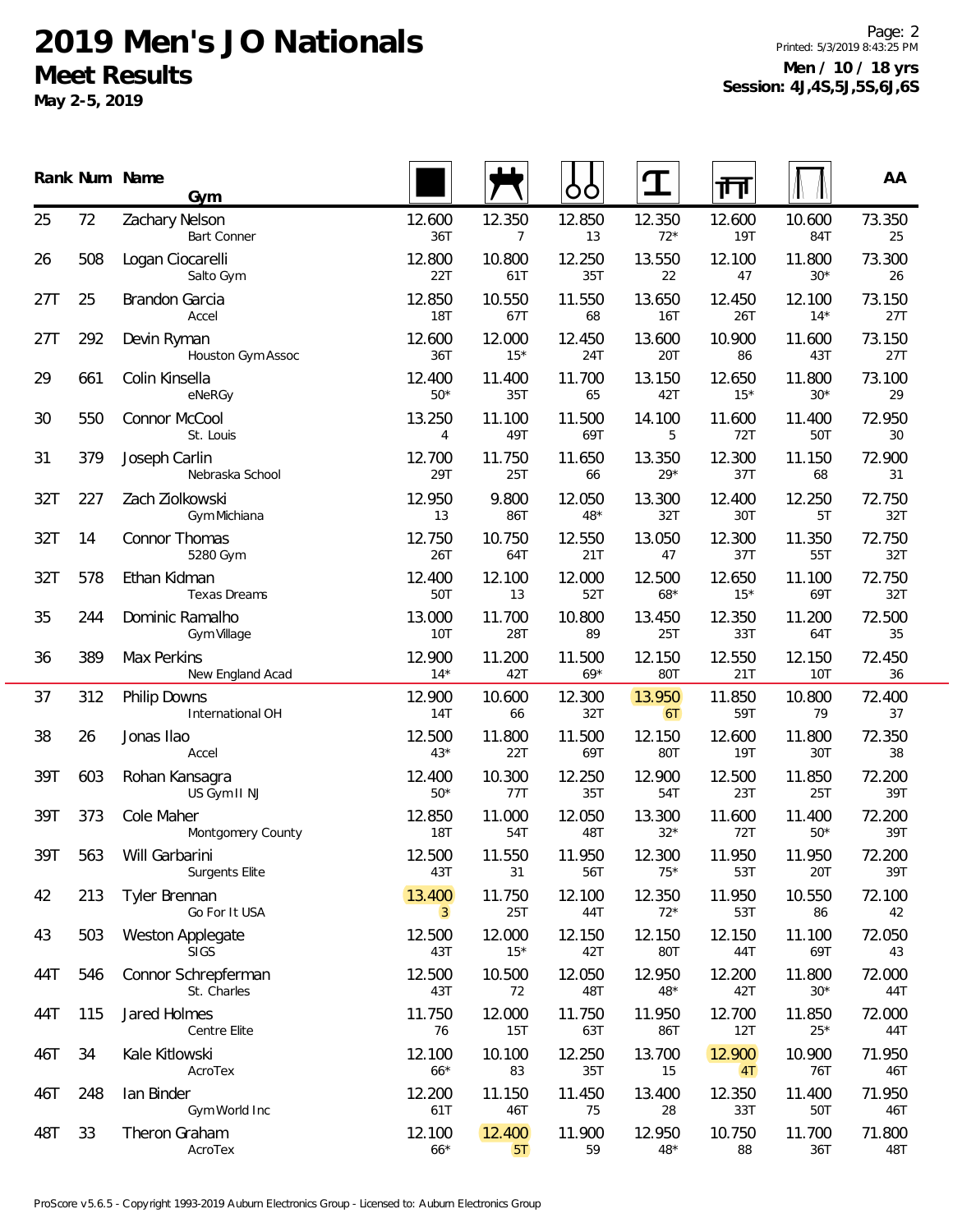**May 2-5, 2019**

Page: 3 Printed: 5/3/2019 8:43:25 PM **Men / 10 / 18 yrs Session: 4J,4S,5J,5S,6J,6S**

|     |     | Rank Num Name<br>Gym                       |                 |                          | Ő               | $\mathbf T$     | गा              |                 | AA            |
|-----|-----|--------------------------------------------|-----------------|--------------------------|-----------------|-----------------|-----------------|-----------------|---------------|
| 48T | 273 | Robbie Allen<br>Harpeth School             | 11.850<br>72T   | 10.850<br>58T            | 12.200<br>39T   | 13.350<br>29T   | 12.250<br>40T   | 11.300<br>60    | 71.800<br>48T |
| 48T | 154 | Kalvin Kingshill<br>DeVeau's               | 12.650<br>33T   | 11.750<br>25T            | 12.550<br>21T   | 12.050<br>84T   | 11.800<br>61T   | 11.000<br>73T   | 71.800<br>48T |
| 51  | 207 | Meto Chervenkov<br>Georgia Gym Acad        | 12.800<br>22T   | 11.150<br>46T            | 12.400<br>27T   | 12.200<br>79    | 12.000<br>50T   | 11.200<br>64T   | 71.750<br>51  |
| 52T | 655 | Sam Roach<br>Yellow Jacket                 | 12.600<br>$36*$ | 10.200<br>80T            | 12.800<br>14T   | 13.250<br>$37*$ | 10.800<br>87    | 11.900<br>22T   | 71.550<br>52T |
| 52T | 465 | Brandon Robinson<br>Premier West           | 11.400<br>85T   | 11.700<br>28T            | 12.350<br>29T   | 13.150<br>$42*$ | 11.400<br>76T   | 11.550<br>47    | 71.550<br>52T |
| 54T | 243 | Jordan Landry<br>Gym Unlimited             | 11.400<br>85T   | 11.800<br>$22*$          | 10.650<br>91    | 13.650<br>16T   | 12.000<br>50T   | 11.850<br>25T   | 71.350<br>54T |
| 54T | 525 | Hrant Gasparyan<br>San Mateo               | 12.300<br>59T   | 11.200<br>42T            | 11.250<br>82T   | 12.300<br>$75*$ | 12.050<br>$48*$ | 12.250<br>5T    | 71.350<br>54T |
| 56T | 168 | Logan Anderson<br>Eagle Ridge              | 12.200<br>61T   | 10.450<br>73             | 12.200<br>39T   | 13.650<br>16T   | 11.450<br>74T   | 11.200<br>64T   | 71.150<br>56T |
| 56T | 201 | John McGinnis<br>G-Force VA                | 11.200<br>89    | 10.800<br>61T            | 12.400<br>27T   | 12.850<br>56T   | 12.250<br>40T   | 11.650<br>38T   | 71.150<br>56T |
| 58T | 55  | Corban Barstow<br>Apollo VA                | 12.700<br>29T   | 9.800<br>86T             | 11.600<br>67    | 13.500<br>$23*$ | 12.800<br>8T    | 10.600<br>84T   | 71.000<br>58T |
| 58T | 225 | Kade Kolka<br>Gym Force                    | 12.150<br>65    | 10.800<br>61T            | 11.800<br>60T   | 12.500<br>68T   | 11.750<br>65T   | 12.000<br>19    | 71.000<br>58T |
| 58T | 80  | Patrick Armstrong<br><b>Blaze Gym</b>      | 12.450<br>49    | 10.850<br>58T            | 11.750<br>63T   | 12.850<br>56T   | 11.750<br>65T   | 11.350<br>$55*$ | 71.000<br>58T |
| 58T | 368 | Joseph Mischke<br>Mini-Hops                | 12.550<br>42    | 11.650<br>30             | 12.300<br>32T   | 11.950<br>86T   | 11.200<br>81T   | 11.350<br>$55*$ | 71.000<br>58T |
| 62  | 439 | Edwin Kust<br>Pinnacle Gym                 | 10.800<br>93T   | 11.200<br>$42*$          | 12.100<br>44T   | 12.800<br>61T   | 12.400<br>30T   | 11.650<br>$38*$ | 70.950<br>62  |
| 63  | 249 | Connor Bowman<br>Gym World Inc             | 12.600<br>$36*$ | 11.300<br>39T            | 9.800<br>94T    | 12.550<br>$66*$ | 12.500<br>23T   | 12.050<br>16T   | 70.800<br>63  |
| 64  | 279 | <b>Zachary Miller</b><br>High Performance  | 11.600<br>80T   | 11.450<br>33T            | 11.350<br>78    | 12.850<br>$56*$ | 11.750<br>65T   | 11.750<br>35    | 70.750<br>64  |
| 65  | 128 | Ryan Curran<br>Colorado TC                 | 12.700<br>29T   | 10.200<br>80T            | 10.550<br>92T   | 12.850<br>56T   | 12.650<br>15T   | 11.650<br>38T   | 70.600<br>65  |
| 66  | 60  | Sawyer Van Etten<br><b>Artistic Sports</b> | 13.000<br>10T   | 10.250<br>79             | 11.200<br>84T   | 12.500<br>68T   | 11.950<br>53T   | 11.600<br>$43*$ | 70.500<br>66  |
| 67  | 75  | Lance Sisson<br><b>Bart Conner</b>         | 11.950<br>70    | 12.450<br>$\overline{4}$ | 11.800<br>60T   | 11.400<br>92    | 12.150<br>44T   | 10.700<br>81    | 70.450<br>67  |
| 68T | 482 | Adam Elahmadi<br>Ridgewood                 | 12.600<br>$36*$ | 10.400<br>74T            | 11.200<br>$84*$ | 12.850<br>$56*$ | 11.950<br>53T   | 11.350<br>55T   | 70.350<br>68T |
| 68T | 330 | Austin Kirk<br>MAC Gym                     | 11.700<br>77    | 11.000<br>54T            | 12.500<br>23    | 12.250<br>77T   | 12.400<br>30T   | 10.500<br>87    | 70.350<br>68T |
| 70  | 414 | Frank Rhoades<br>Olympia Gym               | 12.400<br>$50*$ | 10.200<br>80T            | 11.400<br>76T   | 12.950<br>$48*$ | 11.650<br>71    | 11.650<br>38T   | 70.250<br>70  |
| 71  | 96  | Justin Delgado<br>Broadway                 | 11.900<br>71    | 10.550<br>67T            | 12.350<br>29T   | 13.200<br>41    | 12.050<br>48*   | 10.100<br>90    | 70.150<br>71  |
| 72  | 598 | Jacob Biller<br>Twin City Twisters         | 12.300<br>59T   | 9.000<br>92              | 12.100<br>44T   | 12.950<br>$48*$ | 12.550<br>21T   | 11.000<br>73T   | 69.900<br>72  |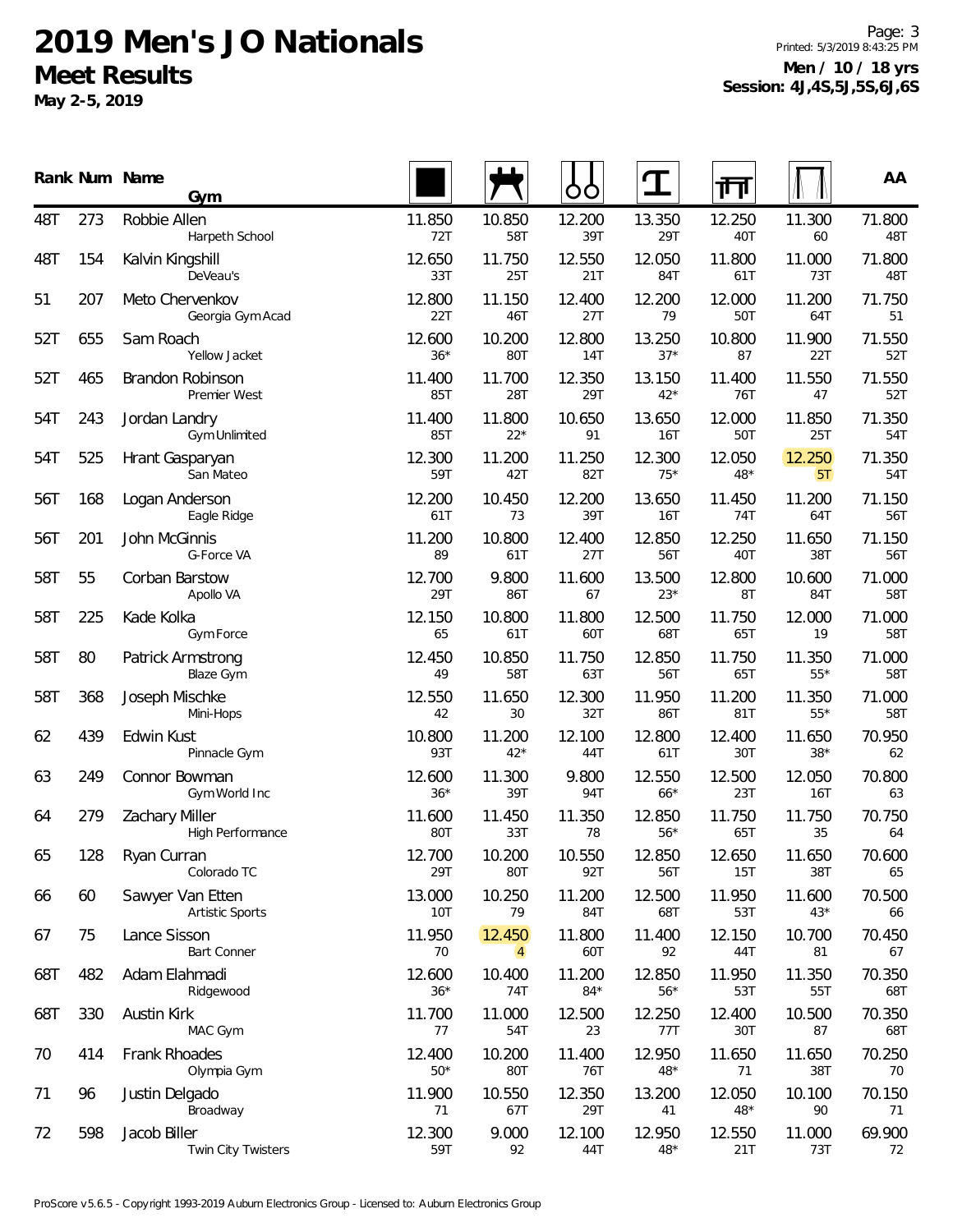**May 2-5, 2019**

95

96

149 FX,VT-Austin Luke

79 Troy Jenkins Jr

Daggett's

Black Hills

Page: 4 Printed: 5/3/2019 8:43:25 PM **Men / 10 / 18 yrs Session: 4J,4S,5J,5S,6J,6S**

|     |     | Rank Num Name<br>Gym                          |                      |                 |                      |                 | 帀               |                      | AA                   |
|-----|-----|-----------------------------------------------|----------------------|-----------------|----------------------|-----------------|-----------------|----------------------|----------------------|
| 73  | 195 | Jordon Pia<br>Flying High Academy             | 10.900<br>91         | 11.150<br>46T   | 12.050<br>$48*$      | 13.950<br>6T    | 10.950<br>$84*$ | 10.850<br>78         | 69.850<br>73         |
| 74  | 245 | Jeffery Ladd<br>Gym World Central             | 12.100<br>66T        | 11.050<br>51T   | 12.650<br><b>18T</b> | 10.750<br>94    | 11.850<br>59T   | 11.050<br><b>71T</b> | 69.450<br>74         |
| 75T | 538 | Charlie Jordan<br>Southlake                   | 11.800<br>75         | 10.950<br>56    | 12.100<br>44T        | 13.450<br>25T   | 10.000<br>93T   | 10.950<br>75         | 69.250<br>75T        |
| 75T | 472 | Zachary Buttrey<br>Queen City                 | 11.300<br>88         | 11.200<br>$42*$ | 12.000<br>52T        | 12.750<br>63    | 11.800<br>61T   | 10.200<br>89         | 69.250<br><b>75T</b> |
| 77  | 137 | Dimitri Gordillo Castallanos<br>Cyclone       | 12.400<br>50T        | 9.950<br>84     | 11.300<br>79T        | 11.800<br>88    | 11.800<br>$61*$ | 11.250<br>61T        | 68.500<br>77         |
| 78  | 69  | Dylan Hauptmeier<br>Azarian                   | 12.350<br>57T        | 11.400<br>35T   | 9.150<br>97          | 12.650<br>64T   | 11.750<br>65T   | 11.050<br>71T        | 68.350<br>78         |
| 79  | 381 | Luke Dinneen<br>Nebraska School               | 11.650<br><b>78T</b> | 9.900<br>85     | 11.000<br>87         | 12.250<br>77T   | 11.800<br>$61*$ | 11.600<br>$43*$      | 68.200<br>79         |
| 80  | 246 | Brandon Rhode<br>Gym World Central            | 12.650<br>$33*$      | 9.450<br>91     | 11.200<br>$84*$      | 12.350<br>$72*$ | 11.250<br>79T   | 11.200<br>64T        | 68.100<br>80         |
| 81  | 571 | Jacob Green<br>Texas Champion                 | 11.850<br>$72*$      | 10.400<br>74T   | 11.300<br>79T        | 13.250<br>$37*$ | 10.000<br>93T   | 11.250<br>61T        | 68.050<br>81         |
| 82  | 501 | Joshua Montes<br><b>SCATS</b>                 | 12.400<br>$50*$      | 11.050<br>51T   | 9.800<br><b>94T</b>  | 12.150<br>80T   | 11.200<br>81T   | 11.350<br>55T        | 67.950<br>82         |
| 83  | 197 | Jordan Bird<br>Frontier Gym                   | 11.600<br>80T        | 8.450<br>95     | 12.150<br>42T        | 12.550<br>$66*$ | 11.250<br>79T   | 11.650<br>$38*$      | 67.650<br>83         |
| 84  | 535 | Alex Collette<br>Southern States              | 10.950<br>90         | 9.600<br>90     | 11.300<br>79T        | 12.950<br>48T   | 10.950<br>$84*$ | 11.700<br>36T        | 67.450<br>84         |
| 85  | 117 | Christoffer Cox<br>Champions TX               | 11.350<br>87         | 9.750<br>88     | 11.500<br>69T        | 13.150<br>$42*$ | 10.200<br>91    | 10.400<br>88         | 66.350<br>85         |
| 86  | 47  | Jonathan Freitas<br>All Ranks                 | 12.900<br>$14*$      | 8.600<br>93     | 10.750<br>90         | 12.500<br>$68*$ | 11.400<br>76T   | 9.900<br>92          | 66.050<br>86         |
| 87T | 440 | lan Fletcher<br>Pitt Northstars               | 11.650<br>78T        | 8.550<br>94     | 12.000<br>52T        | 11.650<br>89T   | 12.150<br>44T   | 9.650<br>93          | 65.650<br>87T        |
| 87T | 219 | <b>Vincent Martinez</b><br>Gold Cup           | 10.800<br>93T        | 10.550<br>67T   | 10.850<br>88         | 11.600<br>91    | 11.200<br>81T   | 10.650<br>82T        | 65.650<br>87T        |
| 89  | 111 | <b>Tyler Miesel</b><br>Cascade Elite          | 11.550<br>83         | 7.500<br>96     | 12.250<br>35T        | 10.800<br>93    | 11.450<br>74T   | 9.200<br>94          | 62.750<br>89         |
| 90  | 85  | <b>Anthony Grimes</b><br>Breasha Pruitt Elite | 10.850<br>92         | 10.300<br>77T   | 9.250<br>96          | 11.650<br>89T   | 10.050<br>92    | 10.050<br>91         | 62.150<br>90         |
| 91  | 580 | Raphael Warner<br>Texas Dreams                | 12.350<br>57T        | 12.150<br>11T   | 0.000<br>98*         | 12.050<br>84T   | 12.450<br>26T   | 11.450<br>49         | 60.450<br>91         |
| 92  | 158 | <b>Brody Lusk</b><br>Dynamic                  | 12.600<br>36T        | 0.000<br>$97*$  | 11.500<br>$69*$      | 13.150<br>$42*$ | 10.350<br>90    | 12.100<br>$14*$      | 59.700<br>92         |
| 93  | 170 | Sequoia Thomas<br>Eagle Ridge                 | 0.000<br>$95*$       | 9.700<br>89     | 11.800<br>60T        | 12.800<br>61T   | 10.600<br>89    | 0.000<br>$95*$       | 44.900<br>93         |
| 94  | 528 | Miguel Aquino-Torres<br>Sandhills             | 11.600<br>80T        | 10.550<br>67T   | 10.550<br>92T        | 0.000<br>$95*$  | 0.000<br>$95*$  | 10.750<br>80         | 43.450<br>94         |

13.050 0.000 0.000 14.450 0.000 0.000 27.500 8T 97\* 98\* <mark>3</mark> 95\* 95\* 95

0.000 0.000 13.100 0.000 12.700 0.000 25.800  $95*$  97\* 7\* 95\* 12T 95\* 96